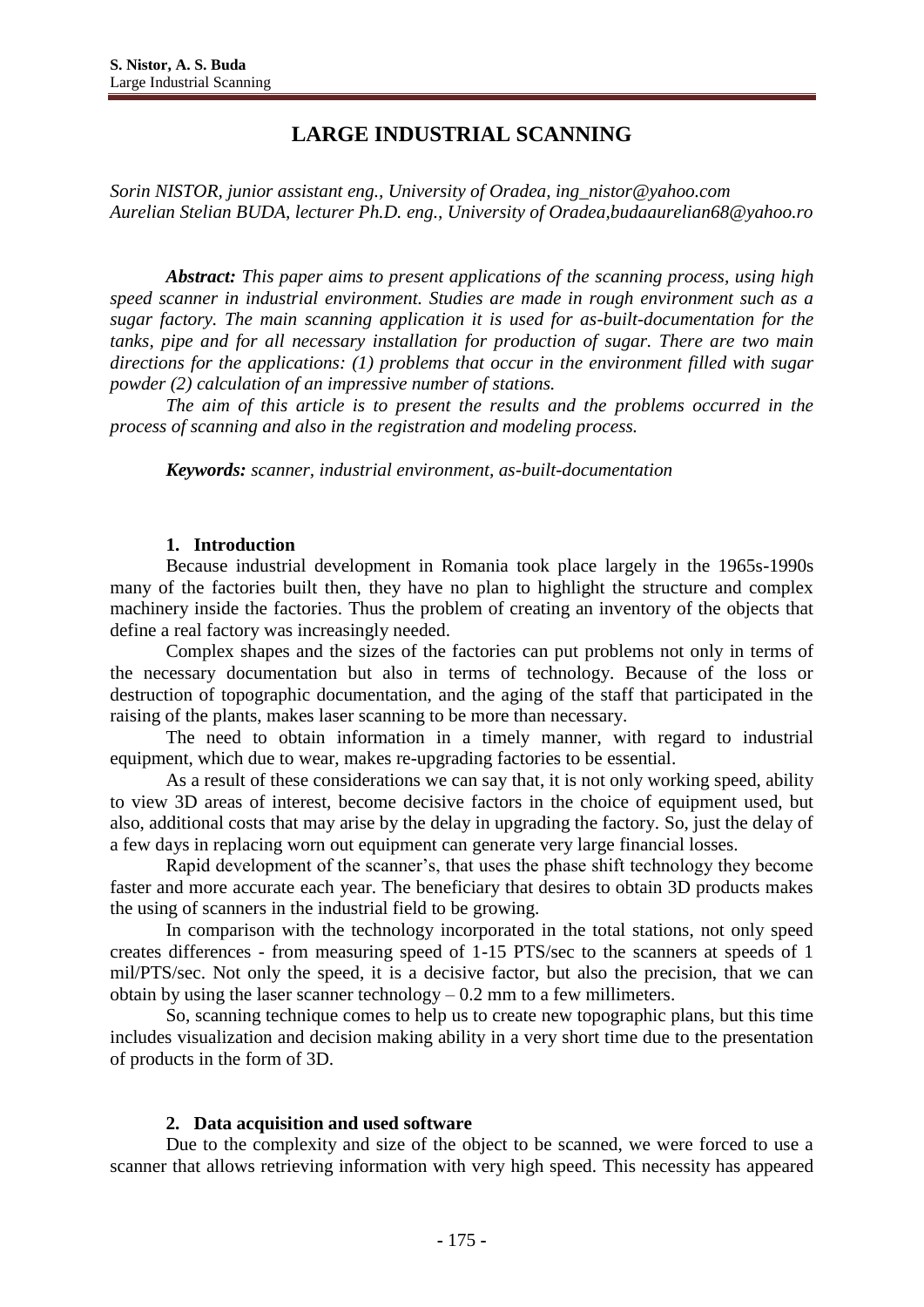since in the factory, the manufacturing process of sugar could not be stopped, an action that could produced very high economic losses. The scan was conducted in the presence of the necessary technological processes of obtaining sugar, and in the presence of specialized personnel. All these have created a series of obstacles in the process of scanning and processing. For processing, modeling and visualization of data has been used a number of specialized programs in the field of scanning.

For data acquisition we used the Trimble TX scanner - figure 1. It is a scanner that works on the principle of phase shift. This principle uses high precision clocks that modulate the power of the laser beam. The light emitted is modulated in amplitude and projected on a surface. Isolated reflections are collected and a circuit measures the difference in phase between the shapes of the wave transmitted and received, therefore, the delay time.



Figure 1

Trimble TX5 is a high-speed 3D laser scanner that is able to measure up to 976000 pts/sec. The maximum range is 120 m. There is also an integrated color camera featuring an automatic 70 megapixels parallax-free color overlay. The end result is a detailed photorealistic 3D color images made from millions of points. This provides an excellent solution for documenting existing conditions for BIM, industrial facilities, where detail and color are very helpful [1].

For the integration work in Stereo projection system 1970 - we used double frequency receivers Trimble R4 and a Trimble S6 total station. We define a closed traverse of 112 points that define the necessary flat target used in registration process.

The software that we used for the processing was Trimble RealWorks 8.0. We also used Bentley Pointools V8i for viewing the point cloud, and creating the presentation movie. For the modeling process we used Trimble RealWorks 8.0.

Trimble RealWorks software was used for starters for the registration process, because of the unique way that allows us to see every scan station and extract only the necessary targets for the registration process. We can see the entire scan station without loading the point cloud, in scan explorer option where we can do also basic interrogation on the scan object – Figure 2.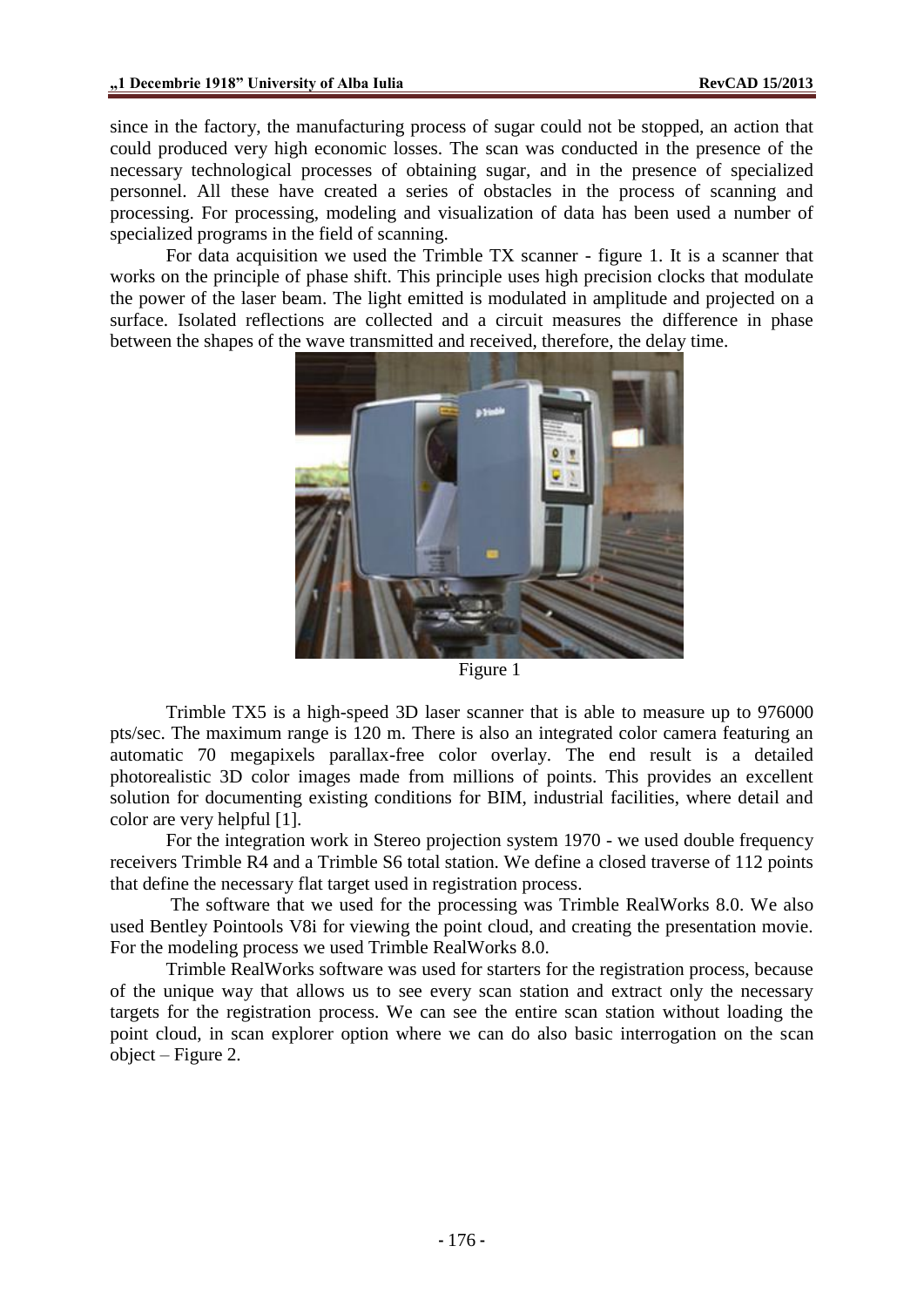

Figure 2.

In the left part is the scan explorer where we have only the picture and in the right part we have the point cloud.

So, we were able to do the registration process using only the points that define the necessary targets and not the entire scan station - Figure 3.



Figure 3.

## **3. Case study**

The case study was made in Buzau city to the sugar factory Agrana. This is situated in the S-E part of the city – Figure 4. The factory occupies an area of approximately 6 ha.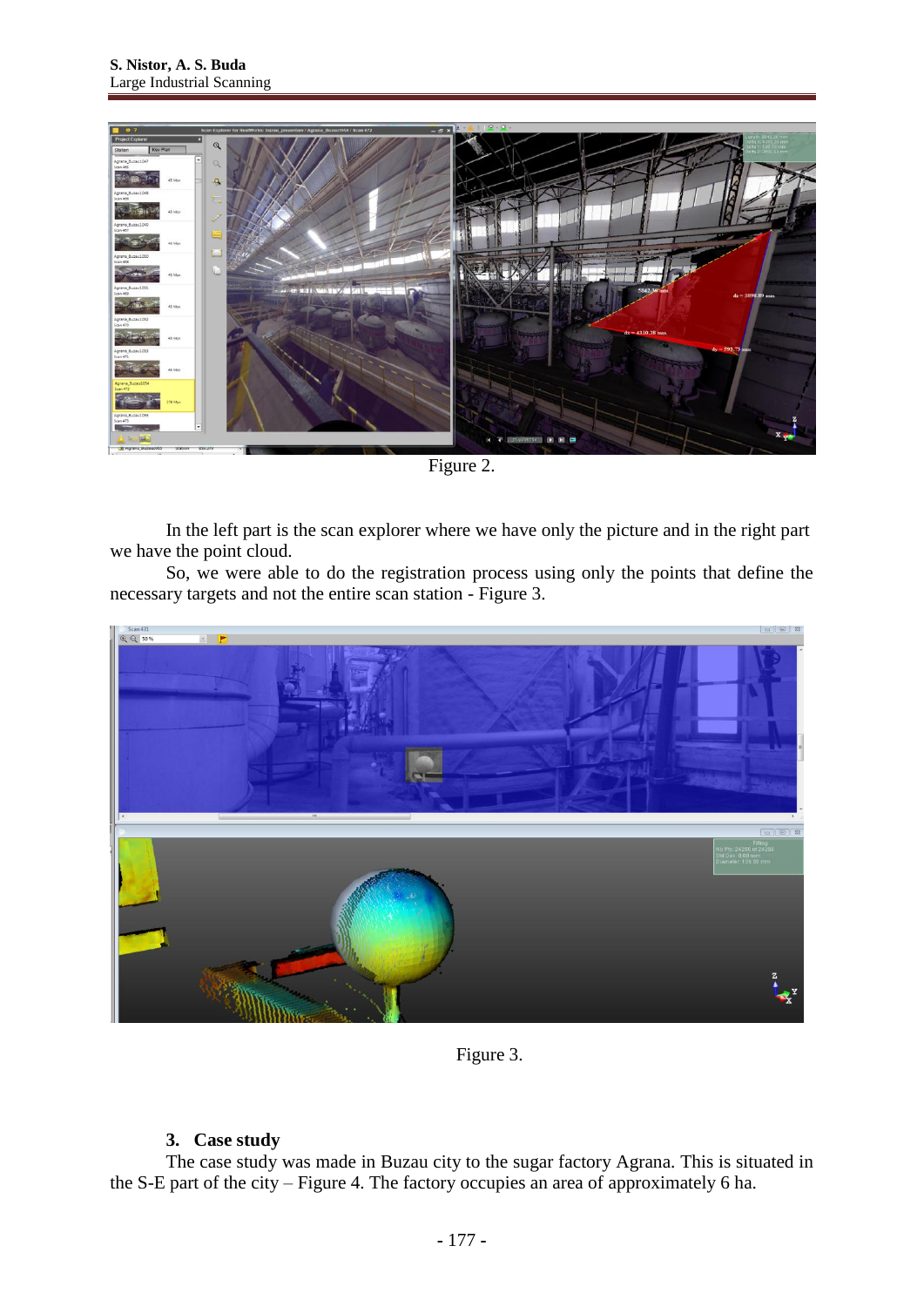

Figure 4.

The main activity of the factory is the production of sugar, from sugar beet and brown sugar production of raw cane sugar.

The figure 5 represents the point cloud that defines the sugar factory containing the real colors.



Figure 5.

The aim of the scanning was to obtain the entire complex in 3D, and to model the technological process of obtaining sugar Figure 6. – the left part is in RealWork and the right part is in Autcad 2013.

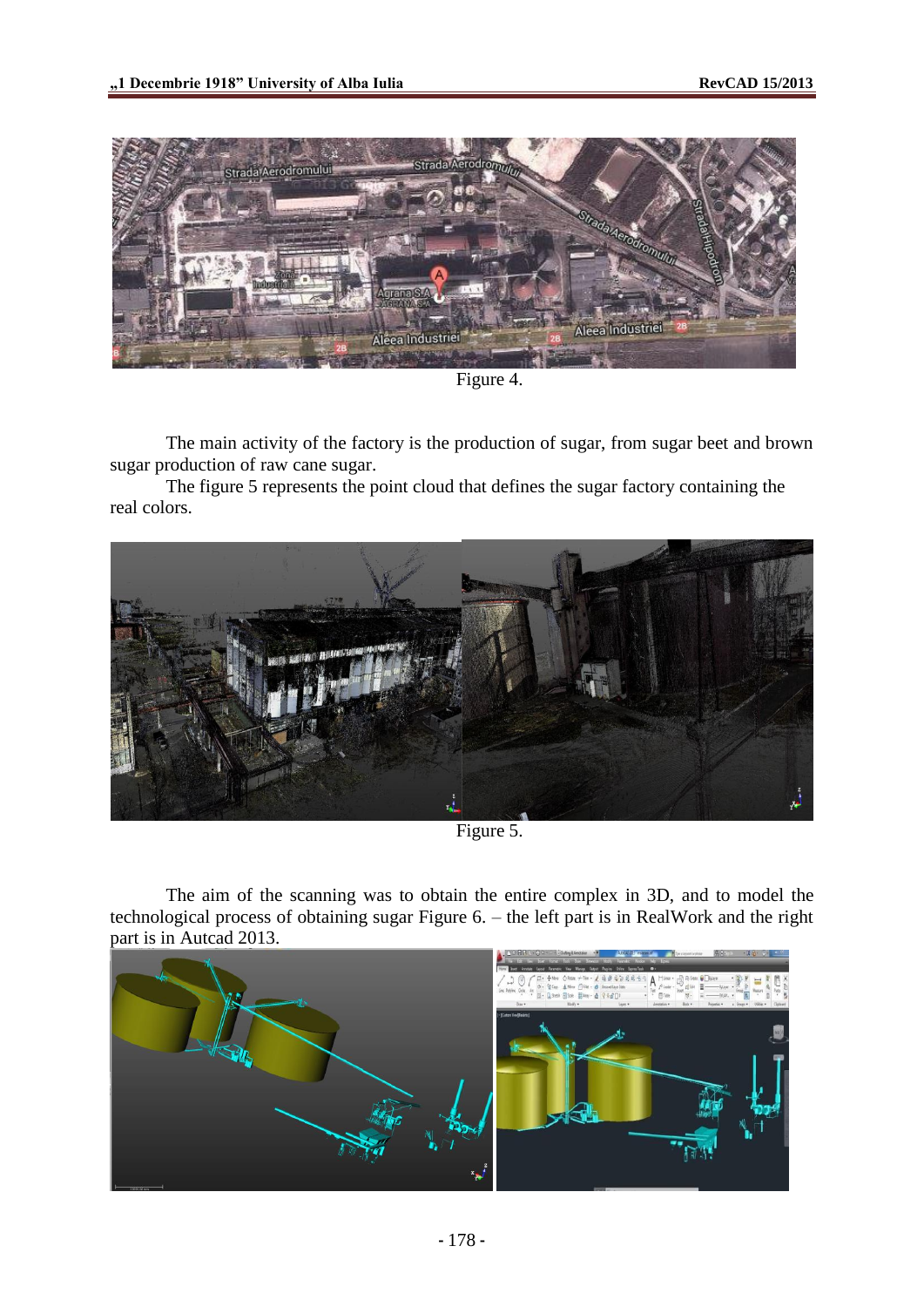#### Figure 6.

Due to the complexity of the factory as well as the requirements of the beneficiary, we obtained 850 stations from which the scanning was made.

The resolution has been set depending on the environment where the scan was made namely - outside of the buildings the resolution has been set to ½ resulting in approximately 180 million points, and inside the factory the resolution was been set to ¼ resulting in approximately 45 million points in each station. This resulted in the end in about 30 billion points.

For the registration process were used 11 spherical targets with fixed diameter of 139 mm, as well as flat targets - black and white - in each area in which it was necessary to determine the stereographic coordinates.

The field of view that we used was in general of  $360^{\circ}$  in horizontal and  $300^{\circ}$  vertical.

An advantage of this scanner is that it has incorporated photographic camera that can obtain a 70 megapixel of color.

The registration was made semiautomatic due to the fact, that many of the objects inside the factory have circular shapes - pipes, reservoirs - thus resulting in an automatic registration with a lot of wrong identifications of the targets.

For a better behavior of the registration due to the ability of the software from each station's were extracted only the necessary points for defining the targets. So at the end of the work we gathered a number of about 1 billion points that have defined the used targets. This was the major advantage, that it wasn't necessary to load the entire scan, and after the registration, we exported the registration parameters to a \*.txt file. Once we obtain the \*.txt file of the entire registration we were able to load the scan's one by one, so we were able to model one station at the time, obtaining a good performance of the software, because to load the entire scans was impossible, not only from a software point of view but also from the hardware point of view.

The major problems that occurred during the scan it were the protection of the equipment used. Because in the processing sectors there was a very fine powder sugar that could damage the scanner, but also the problems appeared due to the restructuring of the factory – they were using welding equipment, cutters, etc. made these problems to be treated as a special risk hazard.

As if there wouldn't be enough physical problems, there were the problems generated by the complexity and dimension of the factory that generated 850 stations. We have done a bundle adjustment, and because of the paring of each target, the necessary time for the registration raised up exponentially.

The entire project was filtered until we did obtain approximate 3 billion points and than we did export the points in a \*.las format. Also the modeled objects was exported in \*.dxf format.

### **4. Conclusions**

Conventional measuring methods due to the complexity of a factory, it can only provide minimal information because the obtain points do not provide all the physical characteristics of the object that is measured, but due to technological advances, namely development of scanners it makes it possible to obtain high resolution information in a relatively short time. Attaching or incorporation of photographic cameras allows us, acquisition of real color that define the objects, and coloring the point cloud which allows identifying the scanned objects to be made with easiness.